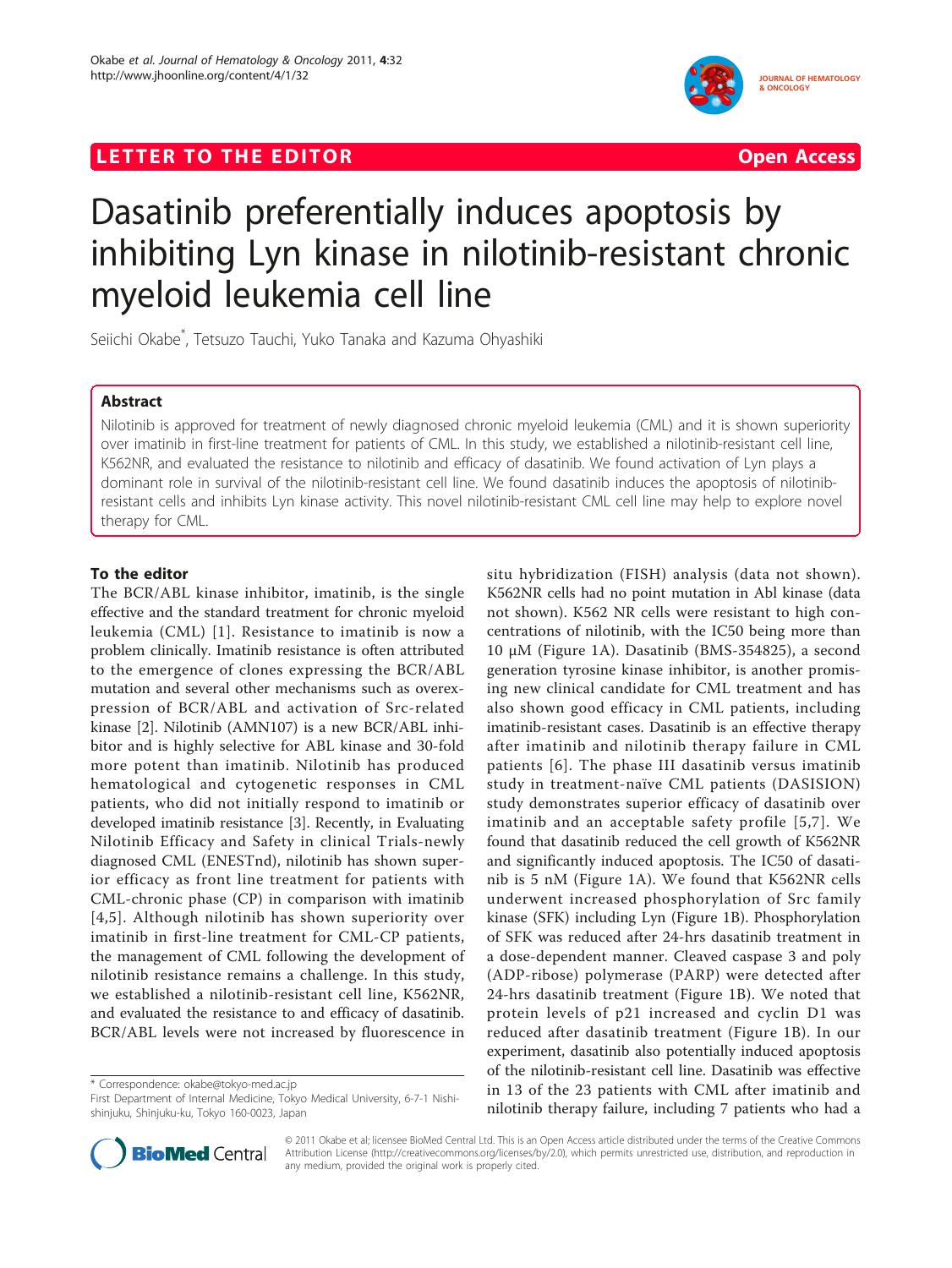<span id="page-1-0"></span>

cytogenetic response [[6\]](#page-2-0). These patients exhibited several Abl kinase mutations such as E255V/K. The resistance to imatinib in BCR/ABL positive cells has been reported to be associated with the activation of PI3K/ AKT1 pathways [[8\]](#page-2-0). In this study, there was no mutation in Abl kinase, but Src family kinases, including Lyn, was activated in the nilotinib-resistant cell line. Lyn kinase has been previously shown to be an important

component in cytokine signal transduction, and is also reported to play a role in the growth and apoptotic regulation of hematopoietic cells [[9\]](#page-2-0). Activation of SFK including Lyn may play a dominant role in the proliferation and survival of the nilotinib-resistant cell line, and the reduction of SFK phosphorylation may act at the p21 and cyclin D1 level and induce the apoptosis of K562NR cells after dasatinib treatment. This study